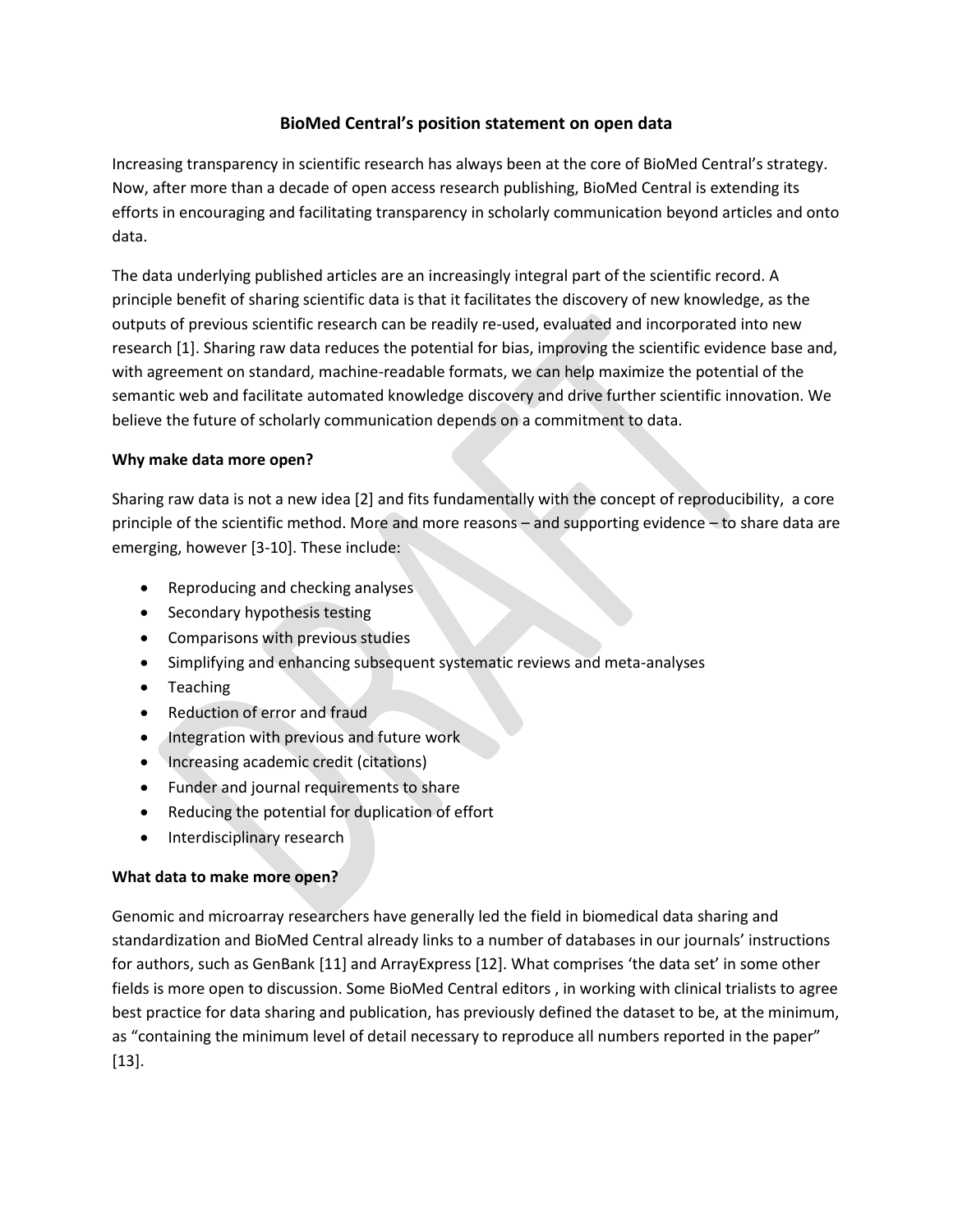BioMed Central is keen to enable data to be made open in a way that readily enables automated harvesting and re-use, and to this end we support the adoption of standard data formats (data standards). We believe the scientific community is best placed to agree on data standards and their adoption rather than publishers, but BioMed Central aims to maximize the opportunities to promote reusable data formats. The publication of the journal *BMC Research Notes* was partly driven by this goal, and the journal recently launched a call for contributions to a major collection of commissioned articles on data standards [14].

### **Where to make data more open?**

Authors of BioMed Central articles are able to publish almost unlimited numbers of additional data files (up to 20Mb each) and tabular data with their articles, enabling data publication. Publishing data as supplementary material has been a topic of recent debate [15, 16], but if no established domain- or institution-specific repository for supplementary material and data exists, then we believe publishing it in an online journal, which inherently assures the permanence of its content, is much more favourable to hosting on authors' personal websites or not having the material available at all. Furthermore, journals such as *BMC Research Notes* publishes Data Notes, which are a short description of a biomedical dataset, with the data being readily attributable to a source [17]. Such publications make the data the core component of the article. We recognize that many datasets are beyond what can be published in the context of journal article supplementary material, and therefore support the deposition of datasets in appropriate repositories, if one exists. To enable linking to data from published articles we recommend that data be deposited in archives and databases that ensure permanence by a system equivalent to a digital object identifier (DOI), as is used for scientific articles, or a permanent accession number system that can be reliably linked to. These identifiers can then be cited and incorporated in article reference lists, full texts and, potentially, metadata. We see a key role of publishers as being able to provide clear and permanent links to data hosted in repositories and are working with numerous general and domain- or institution-specific data repositories to establish processes and policies for linking data to articles [18]. As more repositories emerge, we hope to produce a resource for our authors that informs of the available repositories, and partner journals, for their work.

## **When to make data more open?**

The decision to mandate data deposition as a condition of publication is another decision best made by the scientific community concerned rather than a single journal or publisher as, for example, has been established in the microarray and evolutionary biology communities [19]. We will, therefore, support data publication when it is mandated, but will also enable, encourage and recognize [20] data sharing and publication on a voluntary basis for scientists wishing to show leadership in their field.

When appropriate we encourage pre-publication data sharing and, through progressive publication policies [21], recommend data sharing and release does preclude publication in a peer-reviewed journal. Making data available during peer review is also encouraged; publication in a BioMed Central journal has always implied that readily reproducible materials and raw data will be available to any scientist on request. It is recognized, however, that not all data can be made fully open access, for example when it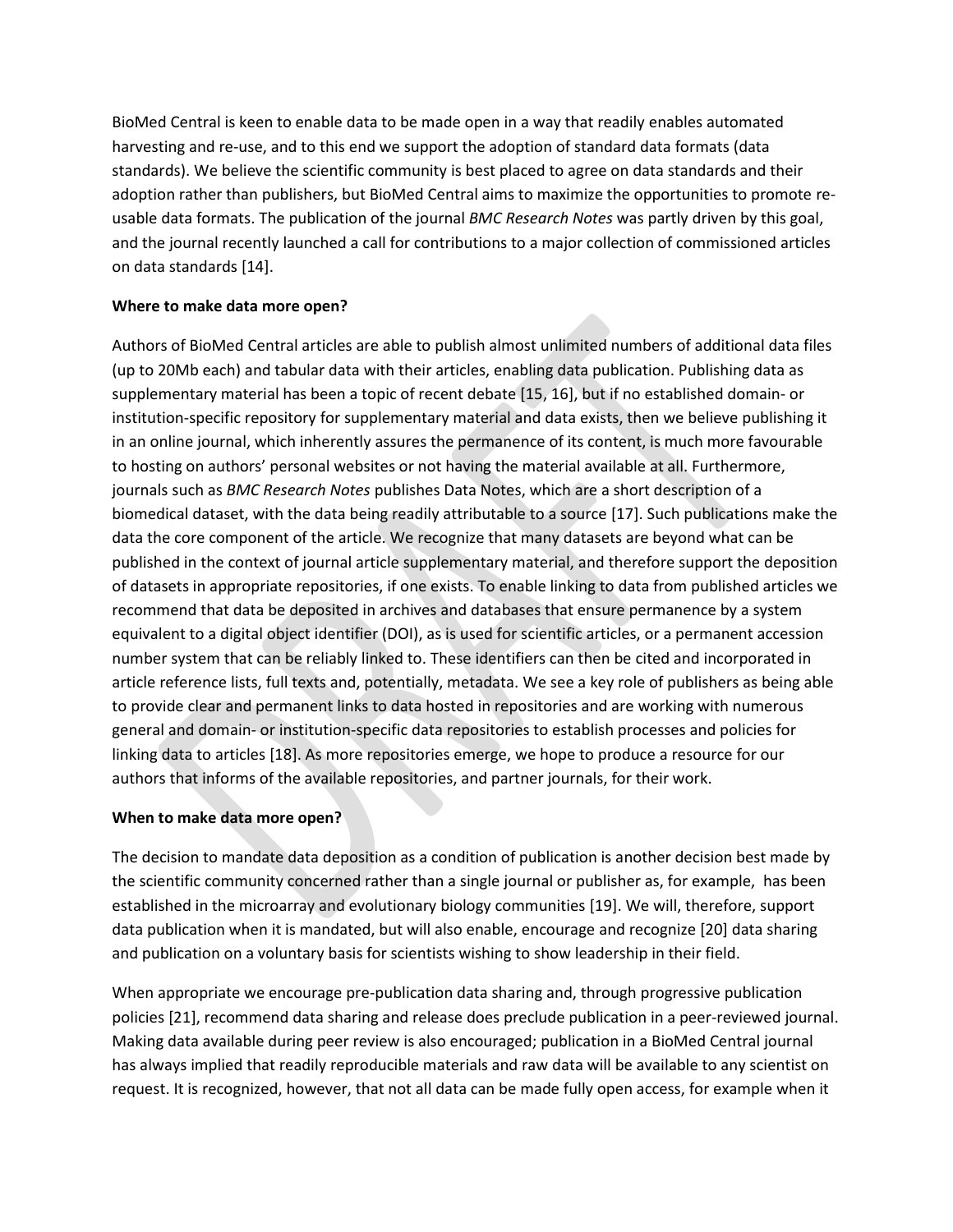would put privacy at risk or is otherwise sensitive. In such cases embargoes or restricted access are a logical solution [13].

### **How to make data more open?**

We believe the concept of open data, analogous to our policy on open access, goes beyond making data freely accessible. Data should also be free to distribute, copy, re-format, and integrate into new research, without legal impediments.

All research articles published in BioMed Central journals are published under the Creative Commons attribution licence [22] (CC-BY), with which authors retain the copyright to their work. This licence allows unrestricted distribution and re-use provided that the original article is cited. We support the Panton Principles for open data in science [23] and open data should therefore mean that it is freely available on the public internet permitting any user to download, copy, analyse, re-process, pass them to software or use them for any other purpose without financial, legal, or technical barriers other than those inseparable from gaining access to the internet itself. We encourage the use of fully open file formats wherever possible.

As raw data are not creative works, copyright cannot be asserted over raw data and facts, only the way in which they are presented. Indeed, publishers have previously been urged not to require transfer of copyright for data [24]. Moreover, licenses that require attribution, such as CC-BY, can be applied differently in different jurisdictions, and licences that restrict certain or all types of re-use of data, such as commercial use, could prevent the effective future use and integration of data by others, particularly when providing full attribution for all data in a large collection may not be practical.

Therefore, to eliminate potential legal impediments to integration and re-use of data, specifically, and to help enable long-term interoperability of data we believe an appropriate licence or waiver specific to data should be applied, and made explicit by the authors and publishers. There are a number of conformant licences [25] for open data, of which Creative Commons CC0 [26] is widely recognised. Under CC0, authors waive all of his or her rights to the work worldwide under copyright law and all related or neighboring legal rights he or she had in the work, to the extent allowable by law.

To clarify the difference between the legal right of attribution (copyright) and the cultural scientific norm of attribution (citation) a way forward would be to require that from a specific date, any author submitting to a BioMed Central journal agrees to dedicate the data elements of their article and supplementary material to the public domain and apply the CC0 licence.

## **Overcoming barriers to making data more open**

The barriers to the open sharing of scientific data have been well documented and we do not intend to repeat them here – not least because there are counter arguments to them all. Proposing authors apply a new license to data that removes a legal requirement for citation however, warrants some further discussion of academic credit. Citation of scientific articles, in the typical context of writing a research article, is not a legal requirement but is a widely accepted cultural norm in science [27]. Therefore, by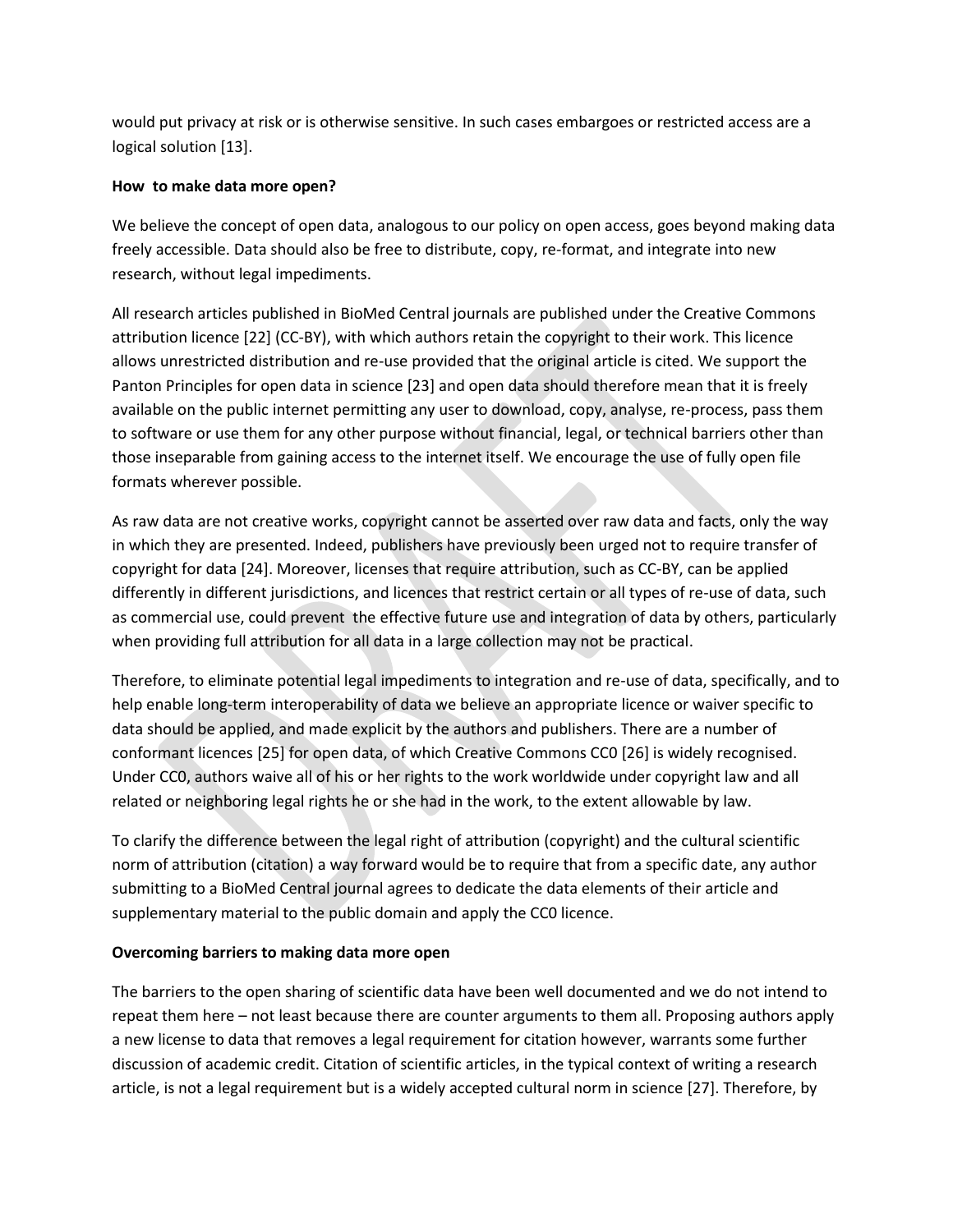waiving attribution rights to the data elements of published articles, especially if they are part of a published (citable) article as an additional file, we believe authors will not risk the loss of academic credit by applying CC0 to data within published articles.

An example of where attribution might not be feasible is where data from large numbers of different sources are combined in a derivative work. Indeed, large, domain-specific scientific databases for data types that are free to other researchers without requiring attribution to an individual or group have been in existence for many years and have been fundamental to key scientific advances [28]. The genomics community, again, has shown leadership in establishing such a framework for an "information commons", engrained in the Bermuda Principles, and have established built-in temporal latencies [29] to data for knowledge (when data are released), and rights (when rights restricting use removed).

Furthermore, the application of appropriate licences to different components of the products of research aims to ensure attribution, facilitate sharing of knowledge and ensure reproducibility [30]. By submitting a manuscript and all associated files to a BioMed Central journal authors have always confirmed that they agree to all terms of the BioMed Central Copyright and License Agreement [22]. This position statement, and suggestion that authors apply CC0 to data, therefore should rather provide clarity to the licensing of specific components of published articles and does not necessarily represent a substantial change to the overall licence agreement for authors' published work. And in instances where only the CC0 licensed aspects of published articles are used in derivative works we strongly encourage attribution (citation) wherever possible and appropriate, consistent with academic norms and initiatives such as DataCite [31]. This is also consistent with attribution policies of the growing number of archives for datasets [32].Encouraging the linking of articles to data in repositories, as described above, should also facilitate academic credit to be gained for data.

#### **What do we mean by data?**

Files types such as CSV, XML and RDF are strongly associated with raw data [33] but, in short, "data is difficult" [34]. Comprehensively defining the specific file types that will contain data, and therefore be CC0 licensed, is not currently feasible (although we plan to prepare guidance on the preparation of additional file types and data formats). We therefore define data at a less granular level – the raw, noncopyrightable facts provided in a BioMed Central article or its associated additional files, which are potentially available for harvesting and re-use.

## *Source code (software)*

We do not consider open source code for software to be open data. Specific licences have been developed for source code for software and BioMed Central recommends that source code be made available via an Open Source Initiative [35]compliant licence before submission of the related manuscript.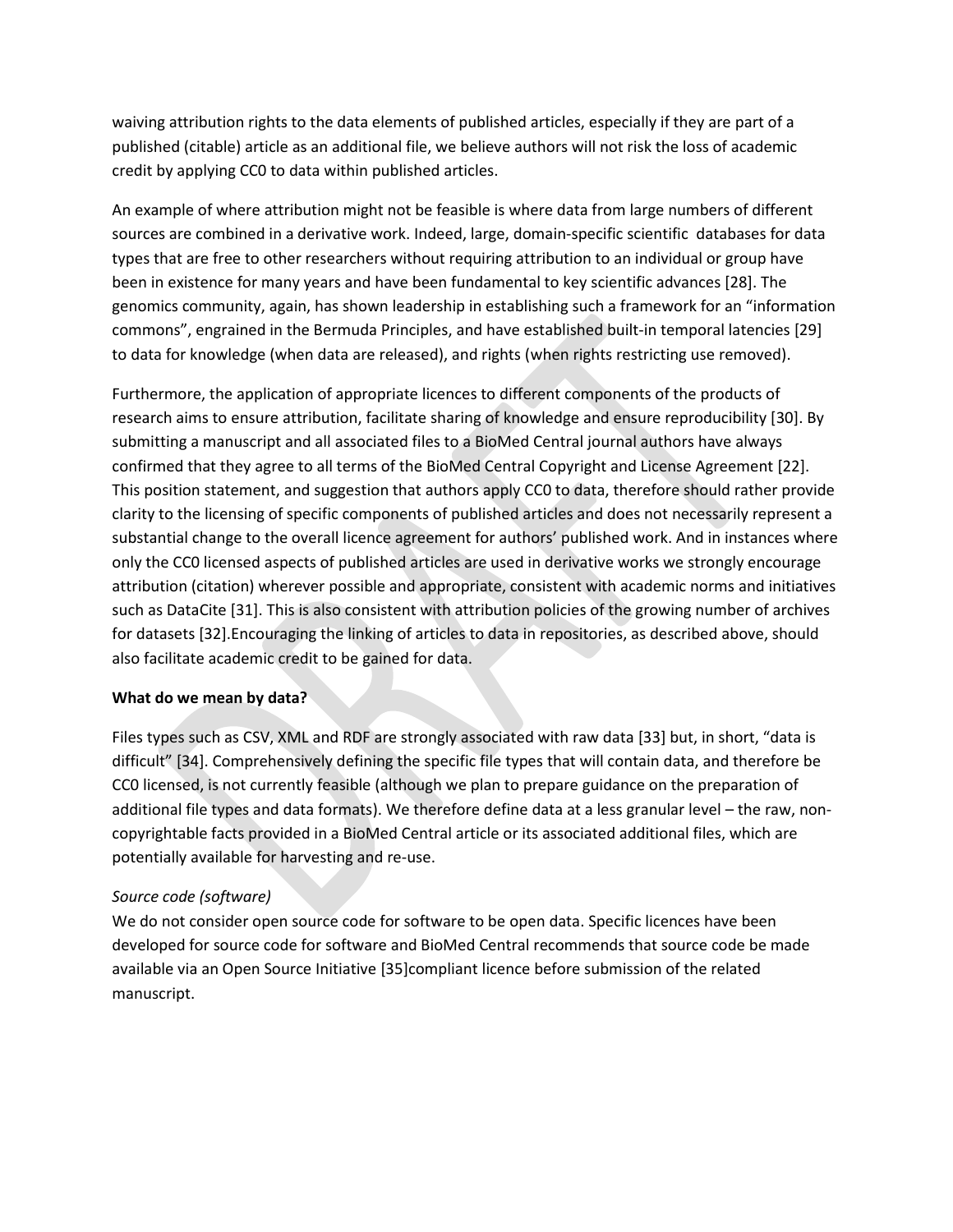#### **References**

- 1. Lynch C: **Jim Gray's Fourth Paradigm and the Construction of the Scientific Record**. In The Fourth Paradigm (2009)
- 2. Galton F: **Biometry.** *Biometrika* 1901 , **1:**7-10.
- 3. Vickers AJ: **Whose data set is it anyway? Sharing raw data from randomized trials**. *Trials* 2006 , 7:15
- 4. Kirwan JR: **Making** original **data from clinical studies available for alternative analyses.** *J Rheumatol* 1997 , **24:**822-825
- 5. Freese J: **Replication standards for quantitative social science: why not sociology?** *Sociol Methods Res* 2007 , **36:**153
- 6. Smith R, Roberts I: **Patient safety requires a new way to publish clinical trials.** *PLoS Clin Trials* 2006 , **1:**e6.
- 7. Piwowar HA, Day RS, Fridsma DB: **Sharing detailed research data is associated with increased citation rate.** *PLoS ONE* 2007 , **2:**e308.
- 8. Hersh WR: **Adding value to the electronic health record through secondary use of data for quality assurance, research, and surveillance**. *Am J Manag Care*. 2007, 13(6 Part 1):277-8
- 9. Kolata, G: **Sharing of Data Leads to Progress on Alzheimer's**. New York Times [http://www.nytimes.com/2010/08/13/health/research/13alzheimer.html?\_r=2&hp]
- 10. RIN: **To share or not to share: publication and quality assurance of research data outputs.**  *Research Information Network* 2008 , 1-56
- 11. GenBank [http://www.ncbi.nlm.nih.gov/genbank/]
- 12. ArrayExpress [http://www.ebi.ac.uk/microarray-as/ae/]
- 13. Hrynaszkiewicz I, Norton MN, Vickers AJ, Altman DG: **Preparing raw clinical data for publication: guidance for journal editors, authors, and peer reviewers**. *Trials* 2010, 11:9
- 14. Hrynaszkiewicz I: **A call for** *BMC Research Notes* **contributions promoting best practice in data standardization, sharing and publication**. *BMC Research Notes* 2010, 3:235
- 15. Maunsell J:*The Journal of Neuroscience*, 2010, 30(32):10599-10600
- 16. Piwowar H: **Supplementary materials is a stopgap for data archiving** [http://researchremix.wordpress.com/2010/08/13/supplementary-materials-is-a-stopgap-fordata-archiving/]
- 17. Instructions for *BMC Research Notes* authors of Data Note articles [http://www.biomedcentral.com/bmcresnotes/ifora/?txt\_jou\_id=4005&txt\_mst\_id=104807]
- 18. The Yale Law School Roundtable on Data and Code Sharing: **Addressing the Need for Data and - Progress in computational science**

[http://www.stanford.edu/~vcs/papers/RoundtableDeclaration2010.pdf]

- 19. Whitlock MC, McPeek MA, Rausher MD, Rieseberg L, Moore AJ: **Data Archiving**. *Am Nat* 2010, 175: 145–146
- 20. Hrynaszkiewicz I: **BioMed Central Open Data Award: winner to be announced this week!** [http://blog.okfn.org/2010/06/08/biomed-central-open-data-award-winner-to-be-announcedthis-week/]